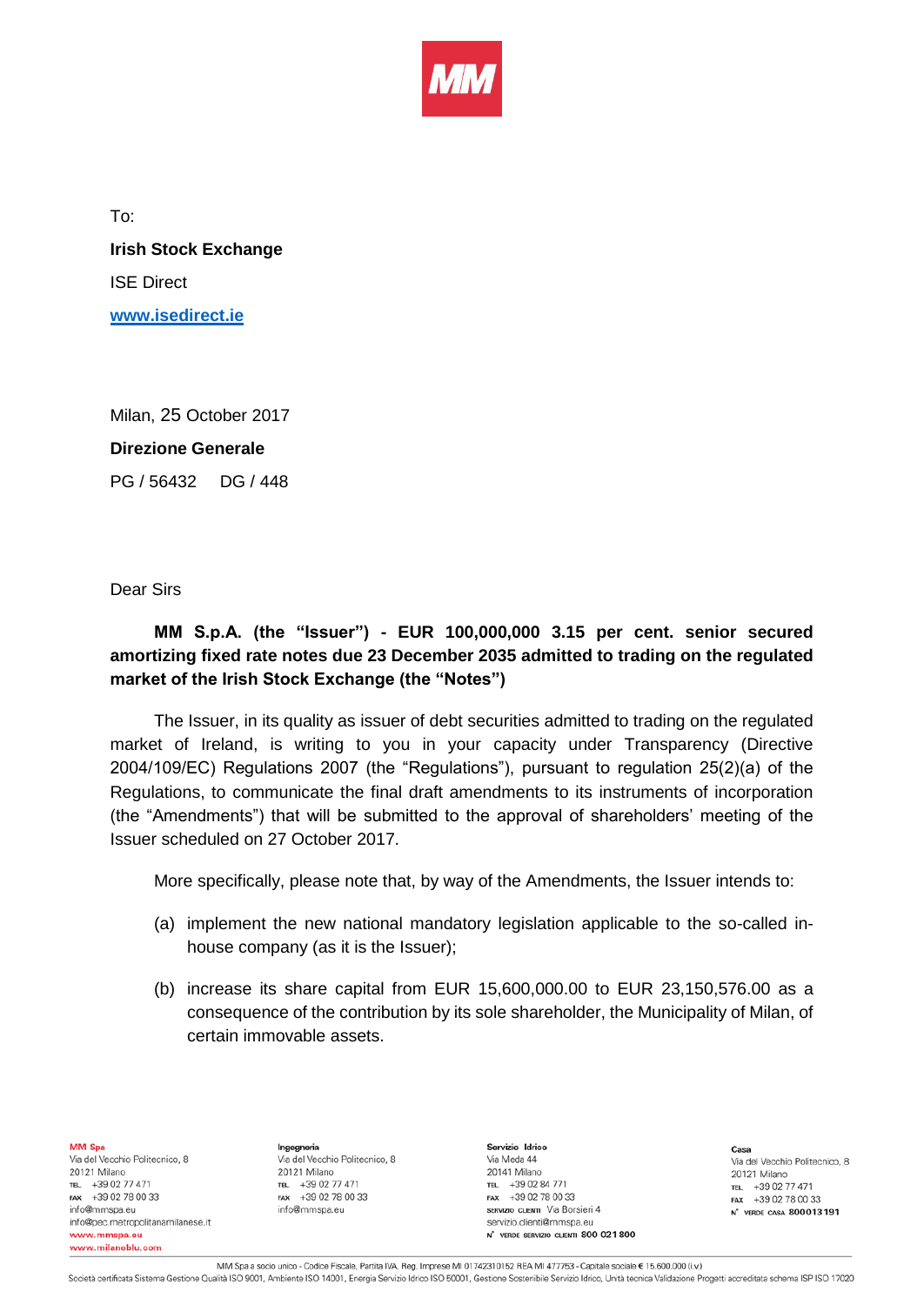

In accordance with regulation 25(2)(a) of the Regulations, please find attached hereto a current and amended versions of the draft Amendments, both in English and (prevailing) Italian.

We remain available to provide you with any clarification and/or additional information that you might need.

Yours sincerely

MM S.p.A.

Name: **Stefano Cetti**

Title: **General Director** 

\_\_\_\_\_\_\_\_\_\_\_\_\_\_\_\_\_\_\_\_\_\_\_\_\_\_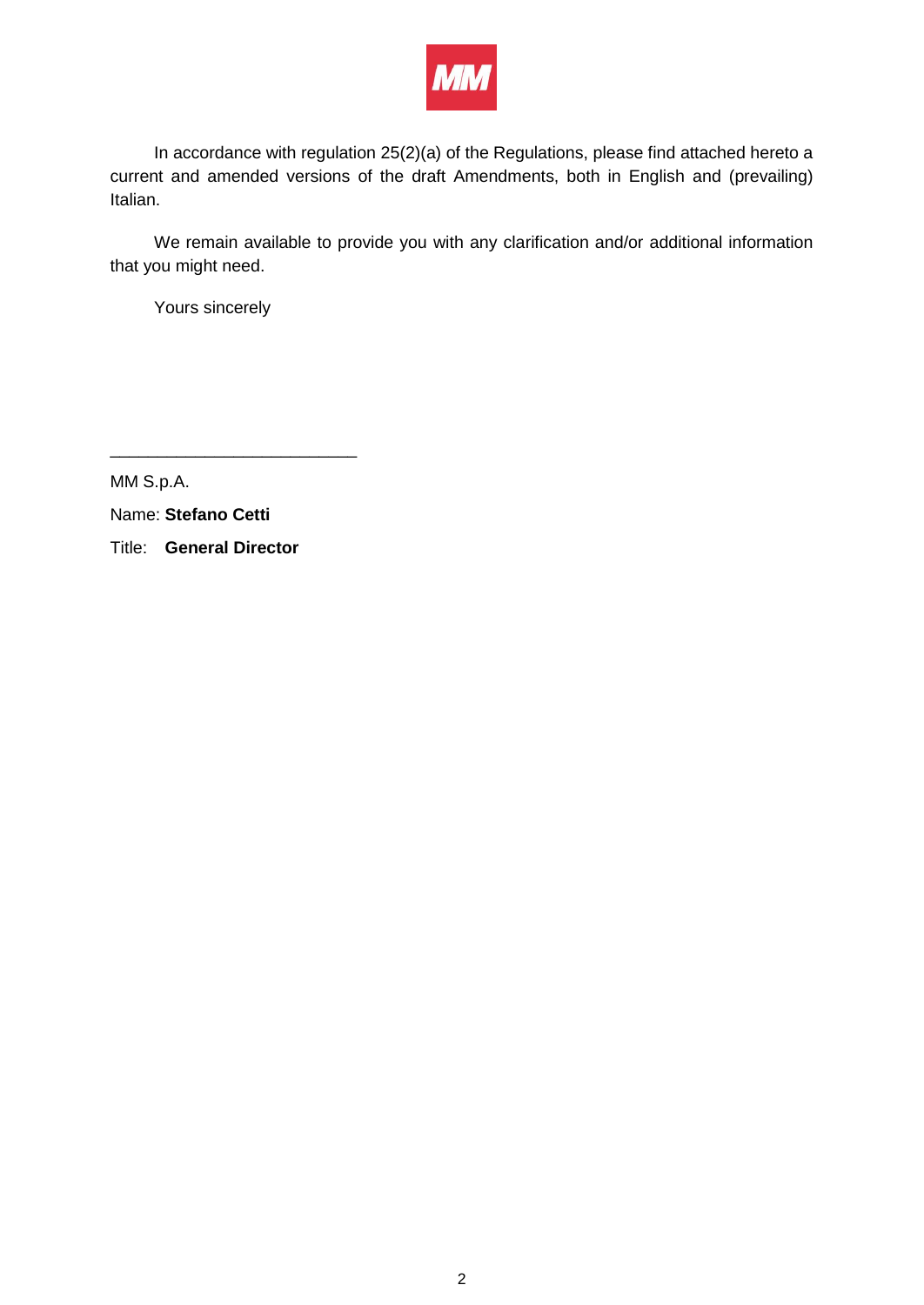

## **ANNEX 1 – PROPOSED AMENDMENTS TO THE ARTICLES OF ASSOCIATION**

| Proposed amendment (a) to the Articles of Association of MM S.p.A.:                                                                                                                                                                                                                                                                                                                                                                                                                                                                                           |                                                                                                                                                                                                                                                                                                                                                                                                                                                                                                                    |
|---------------------------------------------------------------------------------------------------------------------------------------------------------------------------------------------------------------------------------------------------------------------------------------------------------------------------------------------------------------------------------------------------------------------------------------------------------------------------------------------------------------------------------------------------------------|--------------------------------------------------------------------------------------------------------------------------------------------------------------------------------------------------------------------------------------------------------------------------------------------------------------------------------------------------------------------------------------------------------------------------------------------------------------------------------------------------------------------|
| Changes for the purposes of the inscription of MM SpA within the List of contracting authorities<br>and of contracting public entities operating by in-house providing schemes direct entrustment, of<br>which at Article 192 of Legislative Decree 18 April 2016, n. 50.                                                                                                                                                                                                                                                                                     |                                                                                                                                                                                                                                                                                                                                                                                                                                                                                                                    |
| STATUTO MM S.P.A. - ARTICLES OF ASSOCIATION OF MM S.P.A.                                                                                                                                                                                                                                                                                                                                                                                                                                                                                                      |                                                                                                                                                                                                                                                                                                                                                                                                                                                                                                                    |
| <b>Current version</b>                                                                                                                                                                                                                                                                                                                                                                                                                                                                                                                                        |                                                                                                                                                                                                                                                                                                                                                                                                                                                                                                                    |
| <b>ITALIAN VERSION - Current Text</b><br>(Official version)                                                                                                                                                                                                                                                                                                                                                                                                                                                                                                   | <b>ENGLISH VERSION - Current Text</b><br>(Solely for convenience of foreign readers)                                                                                                                                                                                                                                                                                                                                                                                                                               |
| []                                                                                                                                                                                                                                                                                                                                                                                                                                                                                                                                                            | []                                                                                                                                                                                                                                                                                                                                                                                                                                                                                                                 |
| Articolo 4 - Oggetto sociale                                                                                                                                                                                                                                                                                                                                                                                                                                                                                                                                  | Article 4 - Corporate purpose                                                                                                                                                                                                                                                                                                                                                                                                                                                                                      |
| []                                                                                                                                                                                                                                                                                                                                                                                                                                                                                                                                                            | []                                                                                                                                                                                                                                                                                                                                                                                                                                                                                                                 |
| 4.4) La Società opera nel rispetto dei limiti<br>fissati dai principi comunitari in tema di tutela<br>della concorrenza nei mercati e dei limiti fissati<br>dall'ordinamento giuridico nazionale.<br>Articolo 5 - Capitale sociale                                                                                                                                                                                                                                                                                                                            | 4.4) The Company operates in compliance<br>with the limits established by the European<br>Union principles regarding the protection of<br>competition in the market, and within the limits<br>established by the Italian legal system.                                                                                                                                                                                                                                                                             |
| $[]$                                                                                                                                                                                                                                                                                                                                                                                                                                                                                                                                                          | <b>Article 5 - Share Capital</b>                                                                                                                                                                                                                                                                                                                                                                                                                                                                                   |
|                                                                                                                                                                                                                                                                                                                                                                                                                                                                                                                                                               | $[]$                                                                                                                                                                                                                                                                                                                                                                                                                                                                                                               |
| STATUTO MM S.P.A. - ARTICLES OF ASSOCIATION OF MM S.P.A.                                                                                                                                                                                                                                                                                                                                                                                                                                                                                                      |                                                                                                                                                                                                                                                                                                                                                                                                                                                                                                                    |
| <b>Amended version</b>                                                                                                                                                                                                                                                                                                                                                                                                                                                                                                                                        |                                                                                                                                                                                                                                                                                                                                                                                                                                                                                                                    |
|                                                                                                                                                                                                                                                                                                                                                                                                                                                                                                                                                               |                                                                                                                                                                                                                                                                                                                                                                                                                                                                                                                    |
| <b>ITALIAN VERSION - Amended text</b><br>(Official version)                                                                                                                                                                                                                                                                                                                                                                                                                                                                                                   | <b>ENGLISH VERSION - Amended text</b><br>(Solely for convenience of foreign readers)                                                                                                                                                                                                                                                                                                                                                                                                                               |
| []                                                                                                                                                                                                                                                                                                                                                                                                                                                                                                                                                            | []                                                                                                                                                                                                                                                                                                                                                                                                                                                                                                                 |
| Articolo 4 - Oggetto sociale                                                                                                                                                                                                                                                                                                                                                                                                                                                                                                                                  | Article 4 - Corporate purpose                                                                                                                                                                                                                                                                                                                                                                                                                                                                                      |
| []                                                                                                                                                                                                                                                                                                                                                                                                                                                                                                                                                            | []                                                                                                                                                                                                                                                                                                                                                                                                                                                                                                                 |
| 4.4) La Società opera nel rispetto dei limiti<br>fissati dai principi comunitari in tema di tutela<br>della concorrenza nei mercati e dei limiti fissati<br>dall'ordinamento giuridico nazionale.<br>4.5) Oltre l'80% (ottanta per cento) del<br>fatturato della società deve essere effettuato<br>nello svolgimento dei compiti ad essa affidati<br>dall'ente pubblico o dagli enti pubblici soci. La<br>produzione ulteriore rispetto al suddetto limite<br>di fatturato è consentita solo a condizione che<br>la stessa permetta di conseguire economie di | 4.4) The Company operates in compliance<br>with the limits established by the European<br>Union principles regarding the protection of<br>competition in the market, and within the limits<br>established by the Italian legal system.<br>4.5) More than 80% (eighty per cent) of<br>company turnover must be generated<br>throughout the realization of tasks provided by<br>the shareholding public authority or<br>authorities. The generation of turnover above<br>the threshold is admitted only in case this |
| scala o altri recuperi di efficienza sul<br>complesso dell'attività principale della società.                                                                                                                                                                                                                                                                                                                                                                                                                                                                 | allow the obtainment of scale economies or<br>other efficiency gains on the total of the<br>principal activities of the company.                                                                                                                                                                                                                                                                                                                                                                                   |
| Articolo 5 - Capitale sociale                                                                                                                                                                                                                                                                                                                                                                                                                                                                                                                                 | <b>Article 5 - Share Capital</b>                                                                                                                                                                                                                                                                                                                                                                                                                                                                                   |